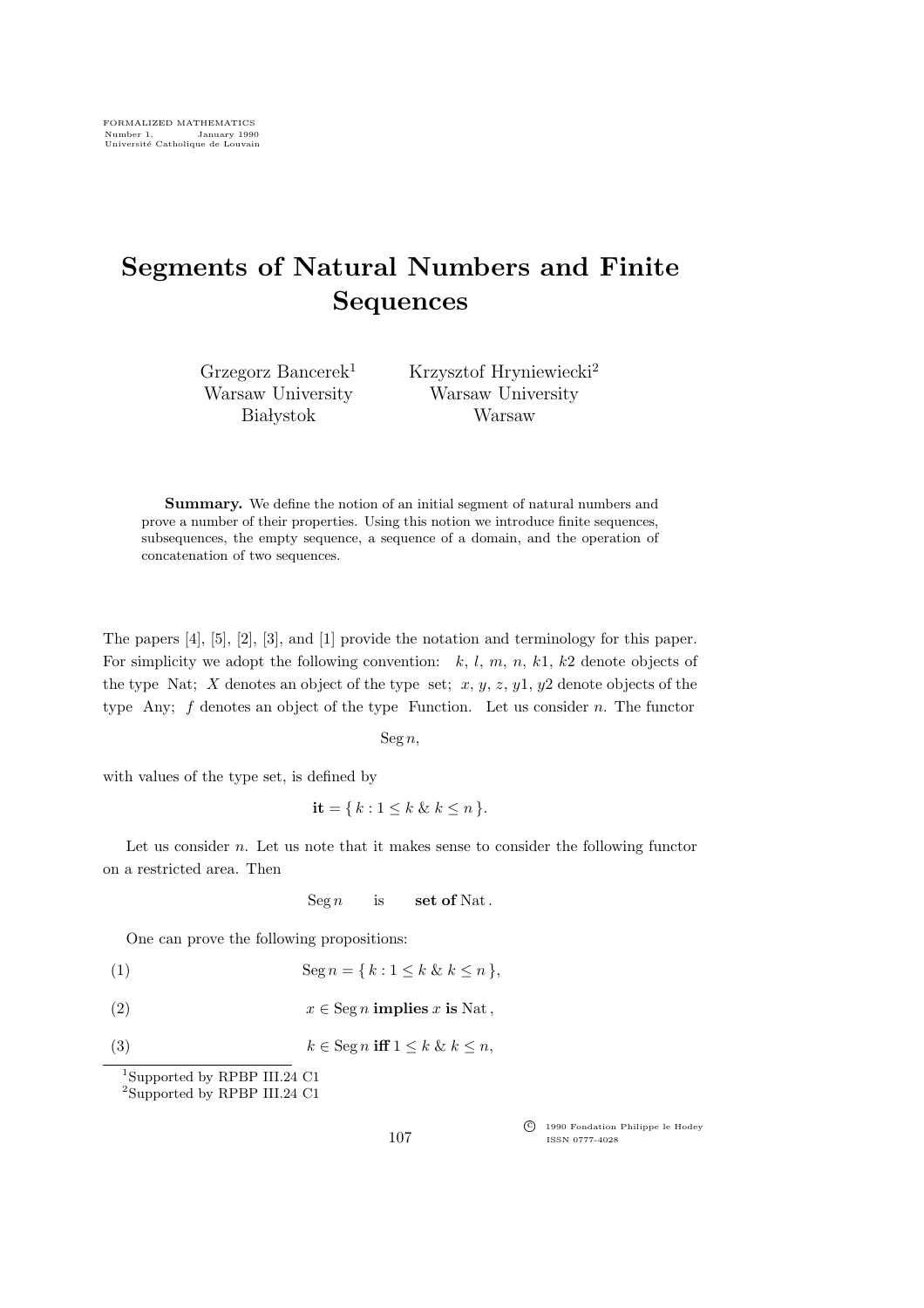(4) 
$$
\text{Seg } 0 = \emptyset \& \text{Seg } 1 = \{1\} \& \text{Seg } 2 = \{1,2\},
$$

(5)  $n = 0 \text{ or } n \in \text{Seg } n$ ,

- (6)  $n+1 \in \text{Seg}(n+1),$
- (7)  $n \leq m$  iff Seg  $n \subseteq$  Seg  $m$ ,
- (8) Seg  $n = \text{Seg } m$  implies  $n = m$ ,

(9) 
$$
k \le n
$$
 implies  $\text{Seg } k = \text{Seg } k \cap \text{Seg } n \& \text{Seg } k = \text{Seg } n \cap \text{Seg } k$ ,

(10) 
$$
\operatorname{Seg} k = \operatorname{Seg} k \cap \operatorname{Seg} n \text{ or } \operatorname{Seg} k = \operatorname{Seg} n \cap \operatorname{Seg} k \text{ implies } k \leq n,
$$

(11) 
$$
\operatorname{Seg} n \cup \{n+1\} = \operatorname{Seg} (n+1).
$$

The mode

FinSequence ,

which widens to the type Function, is defined by

```
\operatorname{ex} n st dom it = Seg n.
```
In the sequel  $p, q, r$  denote objects of the type FinSequence. Let us consider  $p$ . The functor

len p,

with values of the type Nat, is defined by

$$
Segit = dom p.
$$

Next we state four propositions:

(12) for f being Function holds f is FinSequence iff  $ex n$  st dom  $f = \text{Seg } n$ ,

- (13)  $k = \text{len } p \text{ iff } \text{Seg } k = \text{dom } p,$
- (14)  $\emptyset$  is FinSequence,
- (15)  $(\mathbf{ex} k \mathbf{st} \text{ dom } f \subseteq \text{Seg } k)$  implies  $\mathbf{ex} p \mathbf{st}$  graph  $f \subseteq \text{graph } p$ .

In the article we present several logical schemes. The scheme  $SeqEx$  concerns a constant  $A$  that has the type Nat and a binary predicate  $P$  and states that the following holds

$$
\mathbf{ex}\,p\,\mathbf{st}\,\mathrm{dom}\,p = \mathrm{Seg}\,\mathcal{A}\,\&\,\mathbf{for}\,k\,\mathbf{st}\,k \in \mathrm{Seg}\,\mathcal{A}\,\mathbf{holds}\,\mathcal{P}[k,p.k]
$$

provided the parameters satisfy the following conditions:

for  $k$ ,  $y$ 1,  $y$ 2 st  $k \in \text{Seg } \mathcal{A} \& \mathcal{P}[k, y1] \& \mathcal{P}[k, y2]$  holds  $y1 = y2$ ,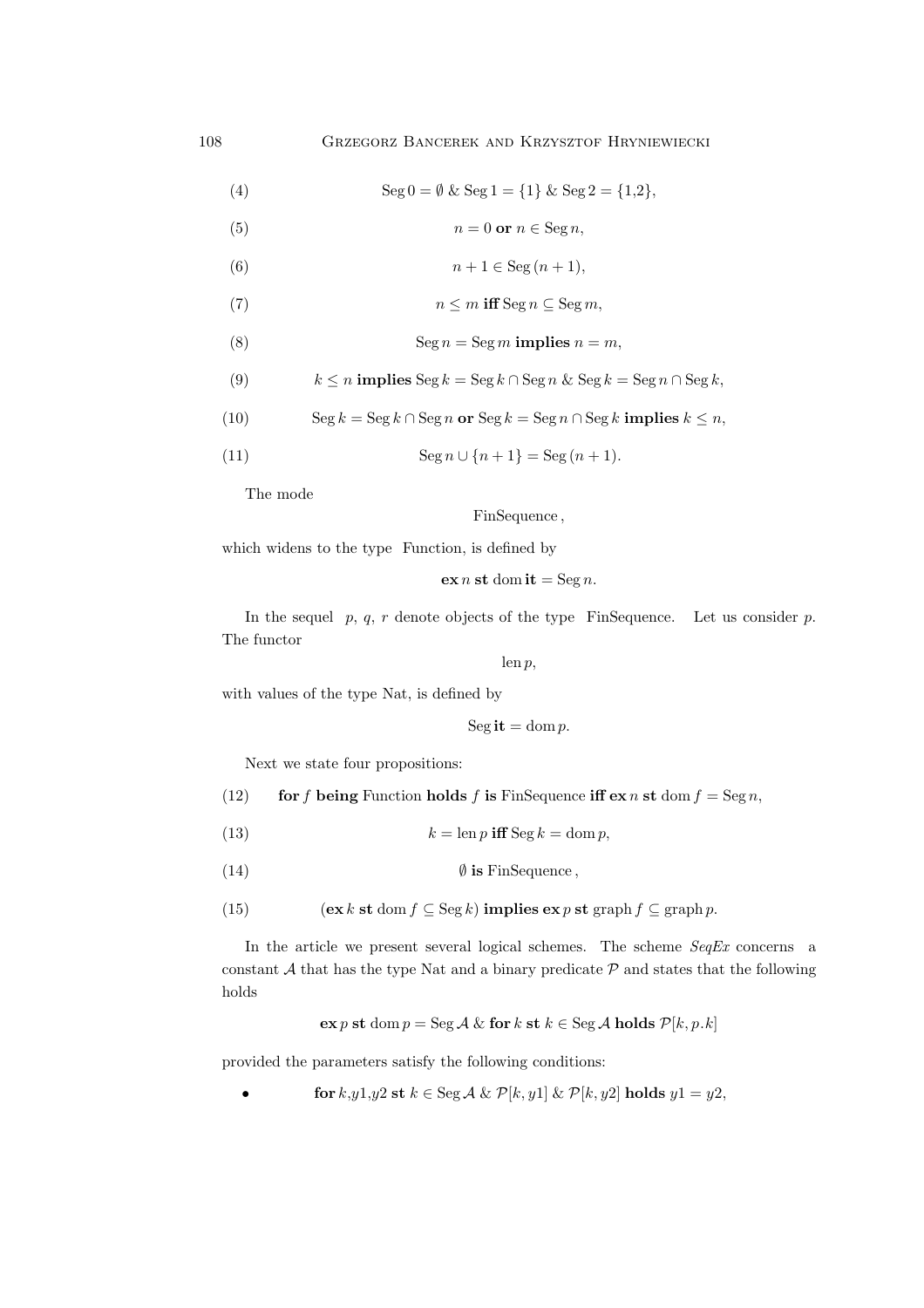• **for** 
$$
k
$$
 **st**  $k \in \text{Seg } \mathcal{A}$  **ex**  $x$  **st**  $\mathcal{P}[k, x]$ .

The scheme  $SeqLambda$  deals with a constant  $A$  that has the type Nat and a unary functor  $\mathcal F$  and states that the following holds

ex p being FinSequence st len  $p = A \&$  for k st  $k \in \text{Seg } A$  holds  $p.k = \mathcal{F}(k)$ 

for all values of the parameters.

We now state several propositions:

(16) 
$$
z \in \text{graph } p \text{ implies } \text{ex } k \text{ st } k \in \text{dom } p \& z = \langle k, p. k \rangle,
$$

(17)  $X = \text{dom } p \& X = \text{dom } q \& (\text{for } k \text{ st } k \in X \text{ holds } p.k = q.k) \text{ implies } p = q,$ 

$$
(18) \t\t for p,q
$$

st len  $p = \text{len } q \&$  for  $k$  st  $1 \leq k \& k \leq \text{len } p$  holds  $p.k = q.k$  holds  $p = q$ ,

$$
(19) \t\t\t p \mid (\text{Seg } n) \text{ is FinSequence},
$$

(20) 
$$
\operatorname{rng} p \subseteq \operatorname{dom} f \text{ implies } f \cdot p \text{ is FinSequence},
$$

(21) 
$$
k \leq \ln p \& q = p | (\text{Seg } k) \text{ implies } \ln q = k \& \text{ dom } q = \text{Seg } k.
$$

Let D have the type DOMAIN. The mode

$$
FinSequence of D,
$$

which widens to the type FinSequence, is defined by

$$
\operatorname{rngit} \subseteq D.
$$

In the sequel  $D$  will have the type DOMAIN. The following three propositions are true:

(22) 
$$
p \text{ is FinSequence of } D \text{ iff } \text{rng } p \subseteq D,
$$

(23) for D,k for p being FinSequence of D holds  $p | (\text{Seg } k)$  is FinSequence of D,

(24) 
$$
\operatorname{ex} p \operatorname{being} \operatorname{FinSequence} \operatorname{of} D \operatorname{st} \operatorname{len} p = k.
$$

The constant  $\varepsilon$  has the type FinSequence, and is defined by

$$
lenit = 0.
$$

The following propositions are true:

(25) 
$$
p = \varepsilon \text{ iff } \text{len } p = 0,
$$

(26) 
$$
p = \varepsilon \text{ iff } \text{dom } p = \emptyset,
$$

(27) 
$$
p = \varepsilon \text{ iff } \text{rng } p = \emptyset,
$$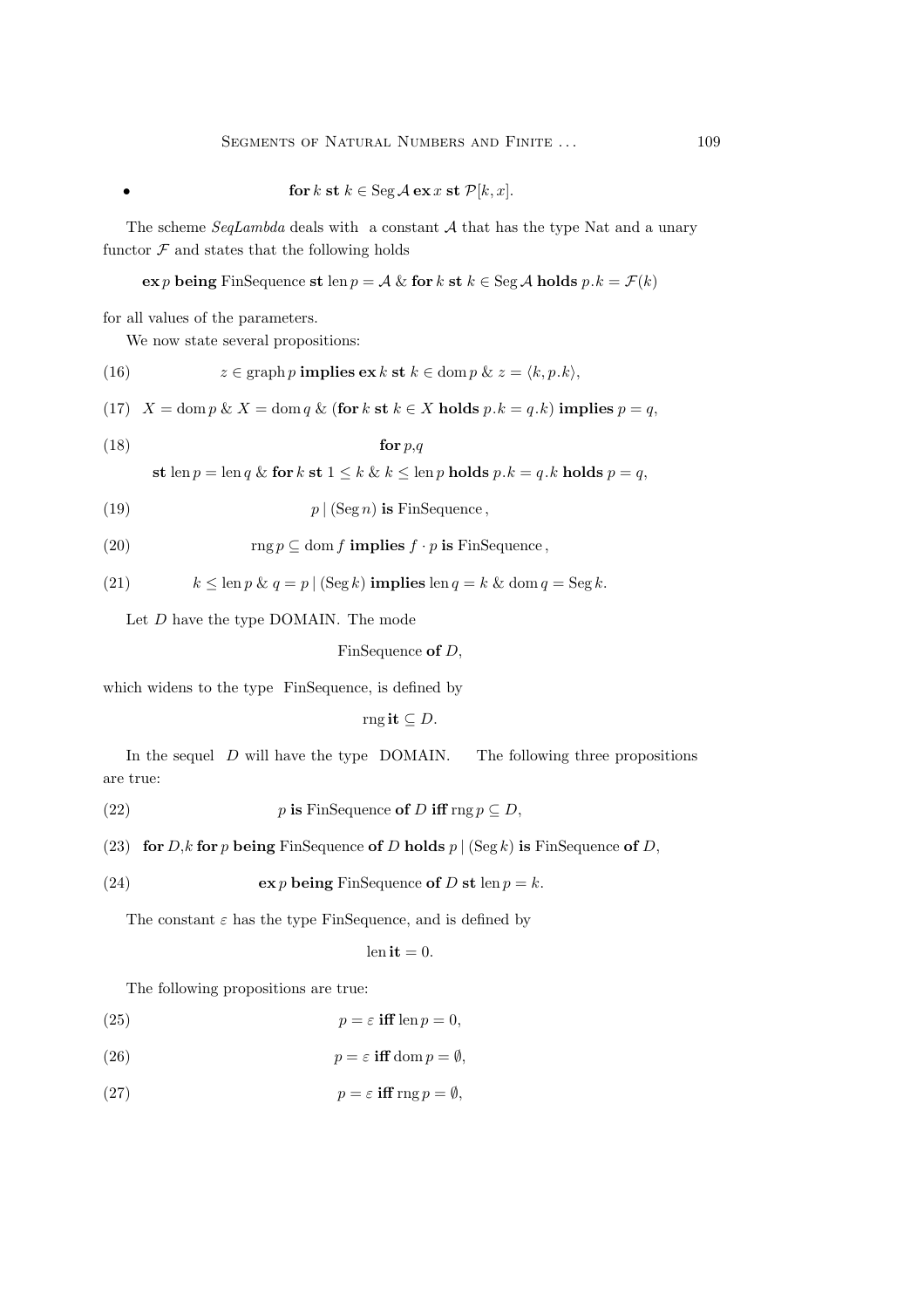$$
\text{(28)} \quad \text{graph } \varepsilon = \emptyset,
$$

(29) **for** 
$$
D
$$
 **holds**  $\varepsilon$  **is** FinSequence **of**  $D$ .

Let  $D$  have the type DOMAIN. The functor

εD,

yields the type FinSequence of  $D$  and is defined by

 $it = \varepsilon$ .

One can prove the following four propositions:

(30) 
$$
p = \varepsilon(D) \text{ iff } \text{dom } p = \emptyset,
$$

$$
(31) \t\t\t \varepsilon(D) = \varepsilon,
$$

(32) 
$$
p = \varepsilon(D) \text{ iff } \text{len } p = 0,
$$

(33) 
$$
p = \varepsilon(D) \text{ iff } \text{rng } p = \emptyset.
$$

Let us consider  $p, q$ . The functor

$$
p\ \widehat{\phantom{a}}\ \, q,
$$

with values of the type FinSequence, is defined by

$$
\operatorname{dom} \mathbf{it} = \operatorname{Seg} (\operatorname{len} p + \operatorname{len} q) \&
$$

(for k st  $k \in \text{dom } p$  holds it. $k = p.k$ ) & for k st  $k \in \text{dom } q$  holds it.(len  $p + k$ ) = q.k.

One can prove the following propositions:

(34) 
$$
r = p^{\frown} q \text{ iff } \text{dom } r = \text{Seg} (\text{len } p + \text{len } q) \&
$$

$$
(\text{for } k \text{ st } k \in \text{dom } p \text{ holds } r.k = p.k)
$$

& for k st  $k \in \text{dom } q$  holds  $r \cdot (\text{len } p + k) = q \cdot k$ ,

(35) 
$$
\operatorname{len}(p \cap q) = \operatorname{len} p + \operatorname{len} q,
$$

(36) for 
$$
k
$$
 st len  $p + 1 \leq k$  &  $k \leq \text{len } p + \text{len } q$  holds  $(p \cap q)$ .  $k = q.(k - \text{len } p)$ ,

(37) 
$$
\operatorname{len} p < k \& k \leq \operatorname{len} (p \cap q) \text{ implies } (p \cap q).k = q.(k - \operatorname{len} p),
$$

(38) 
$$
k \in \text{dom}(p \cap q)
$$
 implies  $k \in \text{dom} p$  or  $\text{ex } n \text{ st } n \in \text{dom } q \& k = \text{len } p + n$ ,

(39) 
$$
\operatorname{dom} p \subseteq \operatorname{dom} (p \cap q),
$$

(40) 
$$
x \in \text{dom } q \text{ implies } \text{ex } k \text{ st } k = x \& \text{ len } p + k \in \text{dom } (p \cap q),
$$

(41) 
$$
k \in \text{dom } q \text{ implies } \text{len } p + k \in \text{dom } (p \cap q),
$$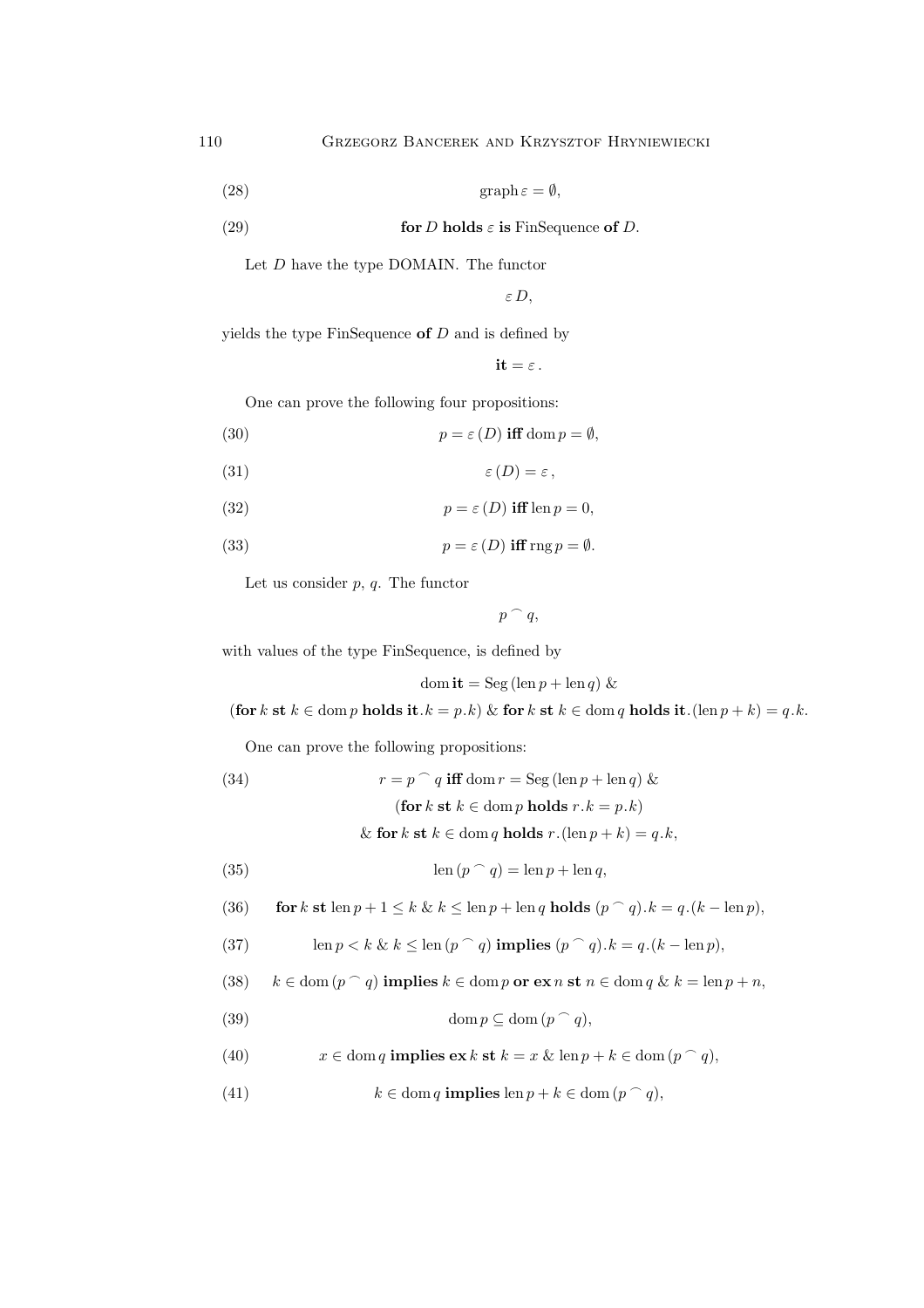(42) 
$$
\operatorname{rng} p \subseteq \operatorname{rng}(p \cap q),
$$

(43) 
$$
\operatorname{rng} q \subseteq \operatorname{rng}(p \cap q),
$$

(44) 
$$
\operatorname{rng}(p \cap q) = \operatorname{rng} p \cup \operatorname{rng} q,
$$

(45) 
$$
p \cap q \cap r = p \cap (q \cap r),
$$

(46) 
$$
p \cap r = q \cap r \text{ or } r \cap p = r \cap q \text{ implies } p = q,
$$

(47) 
$$
p^{\frown} \varepsilon = p \& \varepsilon^{\frown} p = p,
$$

(48) 
$$
p^q = \varepsilon \text{ implies } p = \varepsilon \& q = \varepsilon.
$$

The arguments of the notions defined below are the following:  $D$  which is an object of the type reserved above;  $p, q$  which are objects of the type FinSequence of D. Let us note that it makes sense to consider the following functor on a restricted area. Then

$$
p \cap q
$$
 is FinSequence of *D*.

One can prove the following proposition

(49) for p,q being FinSequence of D holds  $p \cap q$  is FinSequence of D.

Let us consider  $x$ . The functor

 $\langle x \rangle$ ,

with values of the type FinSequence, is defined by

$$
\text{dom } \mathbf{it} = \text{Seg } 1 \& \mathbf{it} \. 1 = x.
$$

The following proposition is true

 $(50)$ 

 $p \cap q$  is FinSequence of D

## implies p is FinSequence of D & q is FinSequence of D.

We now define two new functors. Let us consider  $x, y$ . The functor

 $\langle x, y \rangle,$ 

with values of the type FinSequence, is defined by

$$
it = \langle x \rangle ^{\frown} \langle y \rangle.
$$

Let us consider z. The functor

$$
\langle x,y,z\rangle,
$$

with values of the type FinSequence, is defined by

$$
it = \langle x \rangle ^{\frown} \langle y \rangle ^{\frown} \langle z \rangle.
$$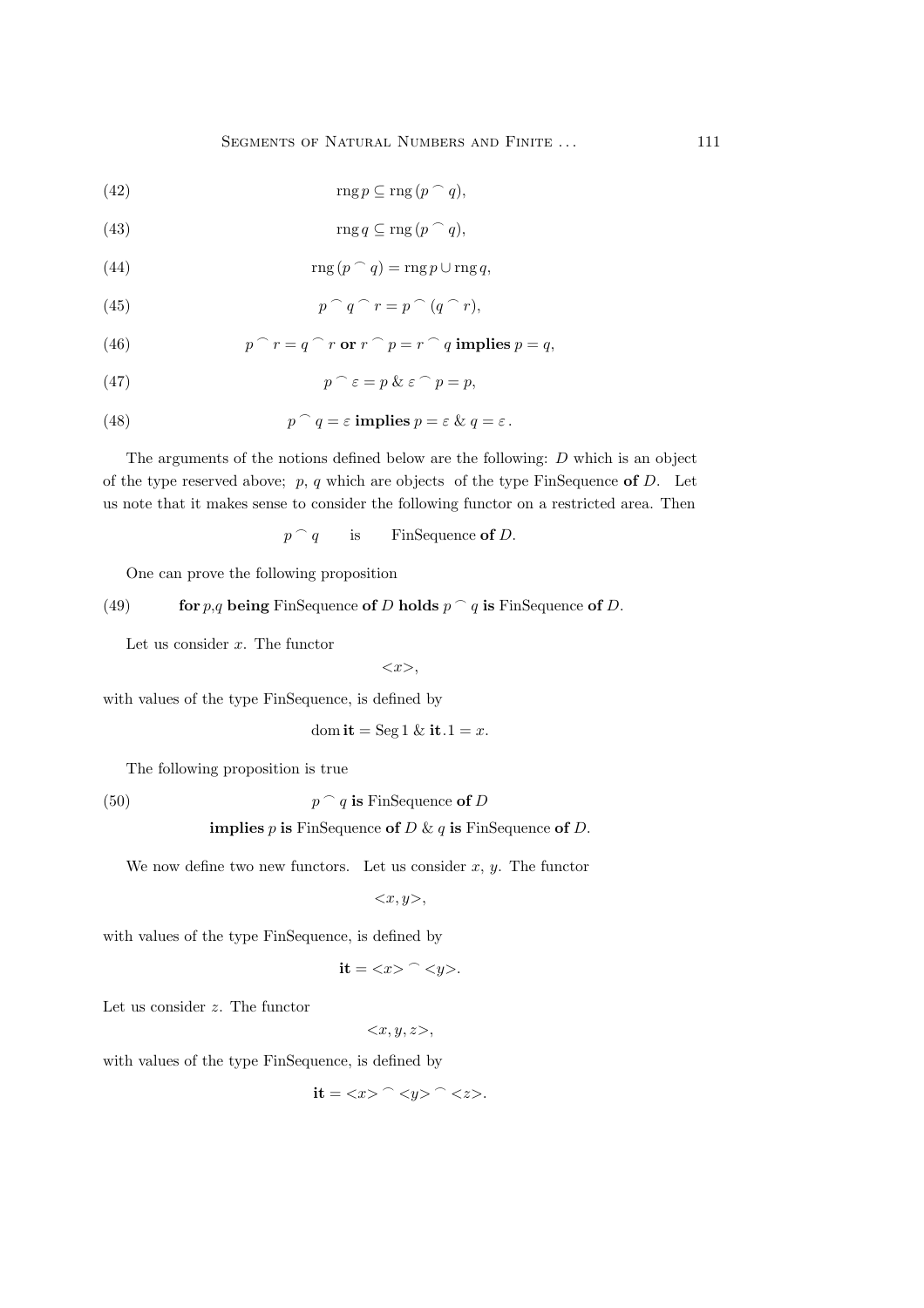Next we state a number of propositions:

(51)  $p = \langle x \rangle$  iff dom  $p = \text{Seg 1 \& p.1} = x$ ,

- (52) graph  $\langle x \rangle = \{ \langle 1, x \rangle \},\$
- (53)  $\langle x, y \rangle = \langle x \rangle \cap \langle y \rangle$ ,

(54) 
$$
\langle x, y, z \rangle = \langle x \rangle \cap \langle y \rangle \cap \langle z \rangle,
$$

(55)  $p = \langle x \rangle$  iff dom  $p = \text{Seg 1 \& \text{rng } p = \{x\},\$ 

(56) 
$$
p = \langle x \rangle
$$
 iff len  $p = 1$  &  $\text{rng } p = \{x\},$ 

(57) 
$$
p = \langle x \rangle \text{ iff } \text{len } p = 1 \& p. 1 = x,
$$

(58)  $(*x* >  $\hat{p}$ ).1 = *x*,$ 

(59) 
$$
(p \cap \langle x \rangle).(\ln p + 1) = x,
$$

(60) 
$$
\langle x, y, z \rangle = \langle x \rangle \cap \langle y, z \rangle \& \langle x, y, z \rangle = \langle x, y \rangle \cap \langle z \rangle,
$$

(61) 
$$
p = \langle x, y \rangle \text{ iff } \text{len } p = 2 \& p.1 = x \& p.2 = y,
$$

(62) 
$$
p = \langle x, y, z \rangle \text{ iff } \text{len } p = 3 \& p.1 = x \& p.2 = y \& p.3 = z,
$$

(63) **for** 
$$
p
$$
 **st**  $p \neq \varepsilon$  **ex**  $q$ ,  $x$  **st**  $p = q$  ^  $\lt$   $\lt$  $x$ .

The arguments of the notions defined below are the following: D which is an object of the type reserved above; x which is an object of the type Element of  $D$ . Let us note that it makes sense to consider the following functor on a restricted area. Then

$$
\langle x \rangle
$$
 is FinSequence of *D*.

The arguments of the notions defined below are the following: D which is an object of the type reserved above; S which is an object of the type SUBDOMAIN of  $D$ ; x which is an object of the type Element of  $S$ . Let us note that it makes sense to consider the following functor on a restricted area. Then

$$
\langle x \rangle
$$
 is FinSequence of S.

The arguments of the notions defined below are the following: S which is an object of the type SUBDOMAIN of REAL;  $x$  which is an object of the type Element of  $S$ . Let us note that it makes sense to consider the following functor on a restricted area. Then

 $\langle x \rangle$  is FinSequence of S.

The scheme  $IndSeq$  concerns a unary predicate  $P$  states that the following holds

for p holds  $\mathcal{P}[p]$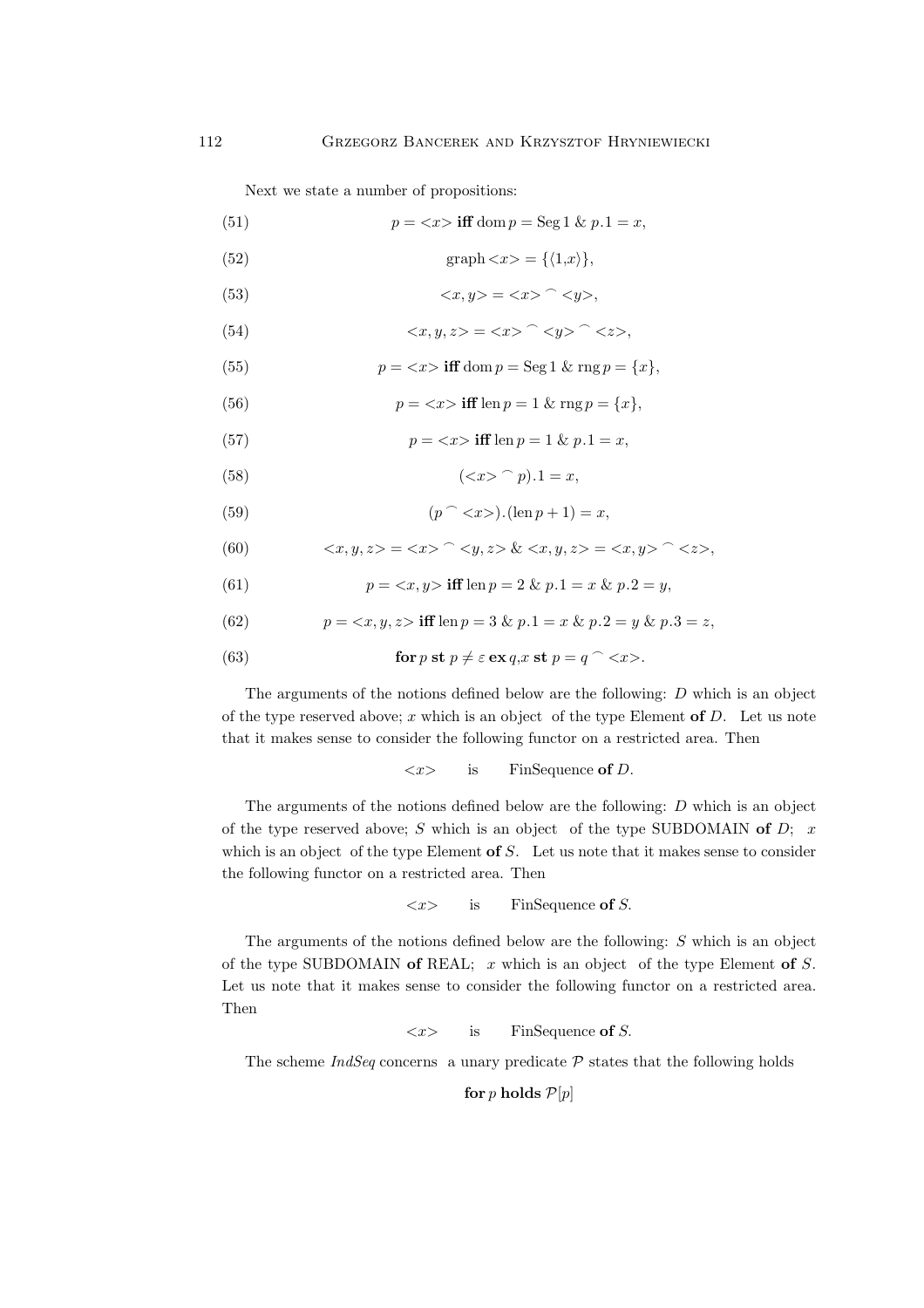provided the parameter satisfies the following conditions:

•  $\mathcal{P}[\varepsilon],$ 

$$
\textbf{for} \ p, x \ \textbf{st} \ \mathcal{P}[p] \ \textbf{holds} \ \mathcal{P}[p \ \widehat{\ }\ \].
$$

One can prove the following proposition

(64) **for** 
$$
p,q,r,s
$$
 **being** FinSequence

st  $p \cap q = r \cap s$  & len  $p \leq \text{len } r$  ex t being FinSequence st  $p \cap t = r$ .

Let us consider D. The functor

 $D^*$ ,

yields the type DOMAIN and is defined by

 $x \in \text{it iff } x \text{ is FinSequence of } D.$ 

One can prove the following propositions:

(65) 
$$
x \in D^* \text{ iff } x \text{ is FinSequence of } D,
$$

$$
(66) \qquad \qquad \varepsilon \in D^*.
$$

The scheme  $SepSeq$  deals with a constant  $A$  that has the type DOMAIN and a unary predicate  $\mathcal P$  and states that the following holds

$$
\mathbf{ex}\,X\,\mathbf{st}\,\mathbf{for}\,x\,\mathbf{holds}\,x\in X\,\mathbf{iff}\,\mathbf{ex}\,p\,\mathbf{st}\,p\in \mathcal{A}\,\mathbf{*}\,\&\,\mathcal{P}[p]\,\&\,x=p
$$

for all values of the parameters.

The mode

FinSubsequence ,

which widens to the type Function, is defined by

$$
\mathbf{ex}\,k\,\mathbf{st}\,\mathrm{dom}\,\mathbf{it}\subseteq\mathrm{Seg}\,k.
$$

The following three propositions are true:

(67) f is FinSubsequence iff  $ex k$  st dom  $f \subseteq \text{Seg } k$ ,

(68) for p being FinSequence holds p is FinSubsequence,

(69) for p, X holds p | X is FinSubsequence & X | p is FinSubsequence.

In the sequel  $p'$  has the type FinSubsequence. Let us consider X. Assume there exists  $k$ , such that

$$
X \subseteq \operatorname{Seg} k.
$$

The functor

 $Sgm X$ ,